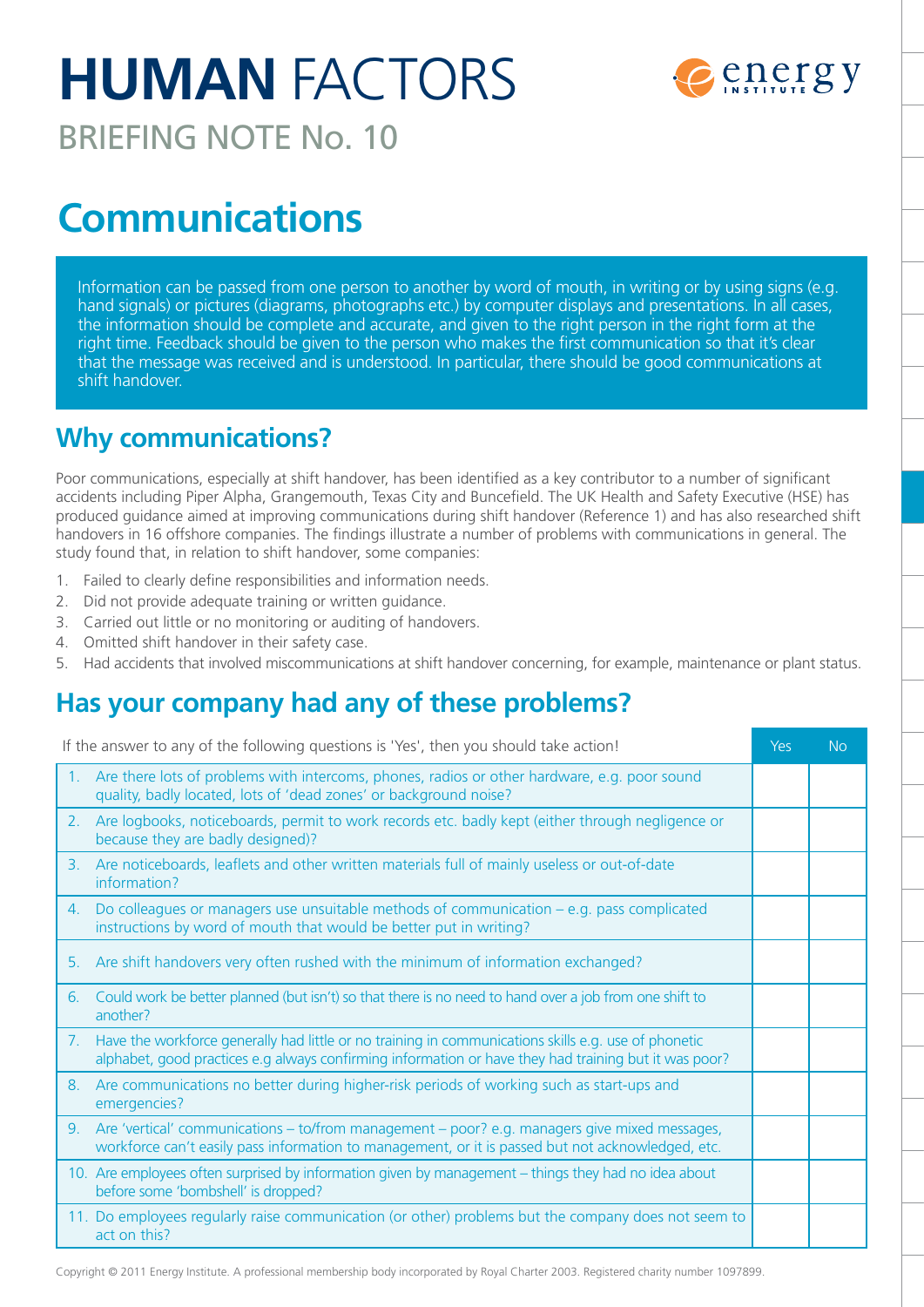## **What should my company do about it?**

It is clear that accurate and timely communications are important for safety and efficiency in work. Much of human factors is about communications: to perform a specific task, an operator will need to know what to do. Part of the process of selecting personnel is an interview in which existing skills and experience will be discussed. This is a communication process exploring the skills and knowledge that potential employees and contractors already have. When work starts, specific issues about each job should be described in toolbox talks and in the procedures used. Both should emphasise health and safety issues. Training is a form of communication. First, it involves finding out what training is required, then passing new information to personnel to improve their skills and knowledge. Displays, signs and labels in the workplace communicate factual and safety information. Many operators will need to use radios, phones or intercoms to contact others. Problems arising will need to be communicated via a reporting system. All of these are communication issues: they are also human factors issues and your company should have a clear strategy for every form of communication it provides.

### **Improving communications**

- Method of communication choose the best method of communicating; for example, give safety messages or critical task details face to face, e.g. in toolbox talks, rather than via e-mail or notices. In some cases it may not be possible, so when providing information to (e.g.) teams in remote locations via radio, take additional precautions to ensure messages are understood, such as using the 'phonetic alphabet' – Alpha, Bravo etc. Be aware of those with reading difficulties or whose first language may be different to the message sender's.
- Content of the message make sure the message is clear and not mixed, that the receiver knows what is expected of them and when.
- Target the message  $-$  ensure that the information reaches everyone it needs to – employees, contractors, mobile teams, crews that change their membership from time to time, etc.

## **Management responsibility**

Management should ensure that it has control over all aspects of communications in the workplace, including shift handover, as well as issues that may affect communication between staff in the field (such as between a crane operator and a banksperson or supply boat and deck crew). If information is not being sent, received, understood or acted on, the company should investigate and remove any barriers to communication. To do this, management should have systems in place for monitoring and auditing communications.

#### **Good communications**

Management should ensure that all employees:

- Clearly understand the communication needs of all tasks they are required to carry out – whether normal operations, maintenance, fault or emergency tasks.
- Have easy access to good quality communications equipment.
- Where possible, are not prevented from communicating by excess background noise.
- Are not given or required to give unnecessary information.
- Have procedures and other supporting documents available to assist communications (e.g. logbooks and instructions for using systems).

#### **Case Study 1**

Poor communications were a contributory cause in an explosion and fire at the Longford plant in Victoria, Australia:

"The supervisor of the plant…had become completely removed from day-to-day operations and was mostly concerned with administration. The production coordinator at the plant…who became involved in managing the crisis as it evolved during the morning did not explain what he was doing or why to the panel operator… The final explosion occurred when, over a crackling radio [the production coordinator] instructed [the panel operator] to open valve TC3. [The panel operator] heard him say PC3.

Source: University of South Australia, Corporate Social Responsibility Case Studies. http://www.unisa.edu.au/.

#### **Case Study 2**

A refinery realised their shift handover practice required improvement and started a project to deliver this. They consulted widely with their workforce and developed an agreed behaviour standard for the conduct of shift handovers, and structured shift logs that contained the key information needed. Following roll out, they found significant improvement in the type and amount of information recorded in logbooks, and the conduct of handovers.

Source: Reference 2.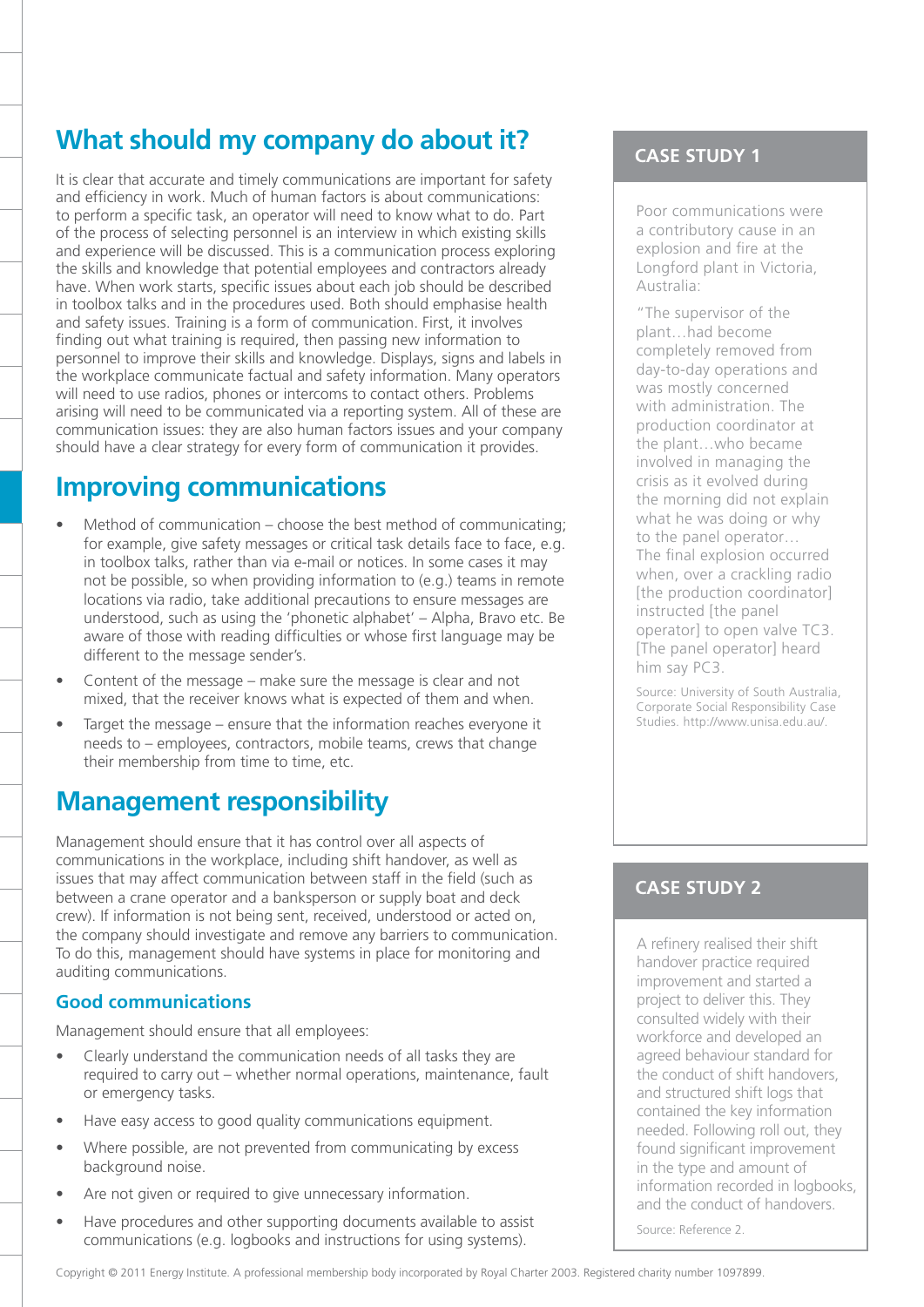- Are trained in all communications procedures (e.g. terminology used, hand signals, how to use computer based information).
- Are able to contact supervisors or managers at any time ('open door' policy).
- Have the means to report problems and receive feedback in good time.
- See managers and supervisors on site demonstrating their commitment to work quality and safety.
- Are made aware that the company looks across different divisions and outside itself for new ideas.

#### **Shift handovers**

Management should ensure that:

- Clear procedures/written guidance are in place for shift handover describing the key information that should be exchanged and how this should be done (e.g. word of mouth, in writing or both).
- Handovers are not conducted under time pressure or other distractions.
- Handover procedures take into account higher risk periods, e.g. lengthy maintenance campaigns; after long periods of employee absence; where safety systems have been overridden; where operating conditions are unusual (such as start-up of normally continuously operating plant); during unscheduled maintenance; where safety-critical tasks are to continue under an existing permit to work.
- Employees are competent to use handover procedures.
- Handovers are face-to-face wherever possible allowing crews to question each other and reduce the possibility of misunderstandings.
- Where possible, tasks are scheduled to be completed within a shift so that there is no need for handover.
- Regular and thorough monitoring and auditing is conducted.
- Employees who conduct handovers are involved in the examination and improvement of the practices.
- Information from incidents and accidents due to shift handover problems is brought to the attention of employees.

#### **Communications and accident reduction**

Good communication between the various management, supervisory and worker levels at an informal level is a feature of low accident plants.

(Reference 5)



#### **Case Study 3**

A construction company improved communications on site by:

- Establishing two-person teams that work in partnership over a long period, thus reducing the chance of misunderstanding.
- Allowing all site workers direct access to head office via company-supplied mobile phones.
- Managers visiting sites two-three times a week to monitor progress and listen to feedback.
- Training sessions in which teams can raise issues arising since the last meeting and agree actions.

Source: Reference 3

Reference 3 is also about participation, e.g. where the workforce is actively involved in safety matters such as risk assessments or incident investigations. Participation creates closer relationships and understanding between groups working towards a common goal, and good communications are a key to successful participation (see also Reference 4).

#### **Communications and participation benefits**

- **Builds trust between** management and workforce.
- Improves: perception of hazards, motivation, working conditions and safety performance.
- Increases company loyalty.
- Induces a good team spirit.
- Improves productivity.
- Reduces staff turnover.

Source: Reference 3.

#### **www.energyinst.org/humanfactors**